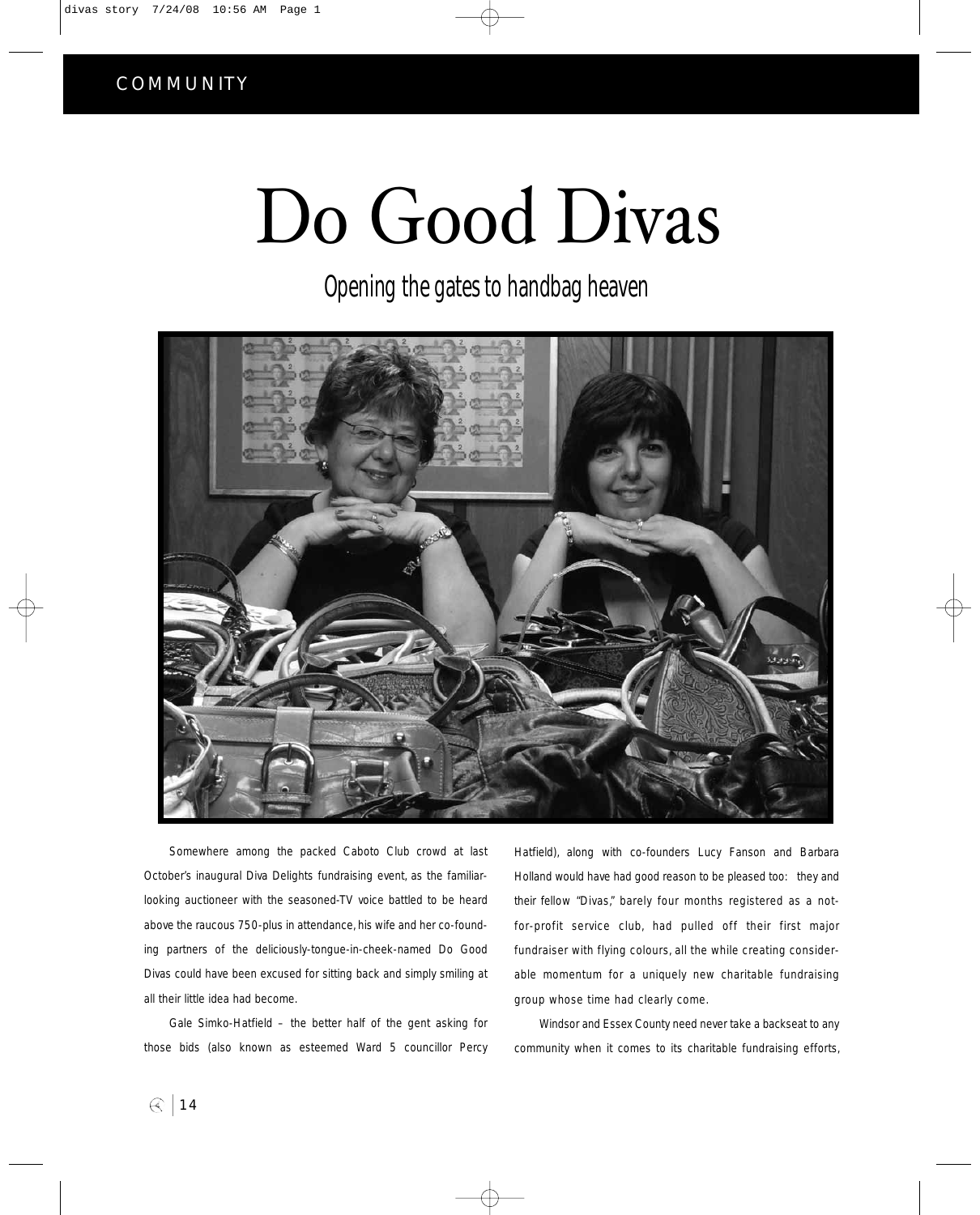having proven time and time again – from its record United Way donations to the countless service organizations it supports – that its community heart is as big as it gets. And yet, amidst the numerous charity galas, festivals, events and golf tournaments, there seemed to be a missing ingredient to the likes of Simko-Hatfield, Fanson, Holland.

"Through our various personal and professional networks we've been fortunate to have met a lot of people," explains Simko-Hatfield. "And we've all been to our fair share of fundraising galas, all of them very worthwhile and needed events. But we felt there was room for a service club made up primarily of women, who wanted to work together to do some good things for the community we live in."

The idea for such an initiative first occurred to Simko-Hatfield while vacationing in Florida six years ago. It was there she came across an event where an auction of handbags supplied by celebrities was a feature of the evening's proceedings. The concept seemed a natural for the Windsor area thought Simko-Hatfield, so upon returning home she contacted her friend Fanson about doing something similar for the local chapter of the Canadian Liver Foundation, of which the latter was a directing officer.

"We did our first 'Hand Bag Heaven' event three years ago and it was quite successful," says Simko-Hatfield. "I think that's when we realized there was a real interest in taking this to another level. Lucy, Barb and I began to think that we could broaden this to a full-scale organization, with the thought being that we could attract women of talent from a wide variety of backgrounds, for the purpose of helping a number of different causes within a particular area of need. We saw local health care as the kind of benefactor we could really help."

The trio blasted ahead with their plans in June, 2007, formally incorporating

This year's featured Do Good Divas event will once again be held at the Caboto Club,when Diva Delights 2008 takes place October 23

the Do Good Divas as a non-profit group supporting health-related causes in Windsor and Essex County. They quickly enlisted the support of about 25 charter members, and now count 100 ladies among their group. And the name? Perfectly ironic, say the founding members.

"We thought it was a neat and ironic twist (on the Diva name)," says Fanson. "When people think of the word 'diva' the first image that usually comes to mind is maybe of a 'Hollywood' type star who is very demanding, very pampered. But we wanted to stage fundraising events that would allow women to get together in a really fun atmosphere and the Diva Delights evening is an opportunity for just that, while also raising money for these very worthwhile health causes."

This year's featured Do Good Divas event will once again be held at the Caboto Club, when Diva Delights 2008 takes place October 23. Charter divas Karen Hall of the Windsor Star and CBC Windsor's Susan Pedler will again co-host the event, with Mr. Hatfield also back to preside over that take-no-prisoners live auction (Look out councillor!).

Fine foods and fresh flowers showcased by Janette Florists, and the most glamorous of apparel – courtesy of Windsor's Diva Boutique - will be part of the evening's billing; not to mention the eye-popping collection of quite often oneof-a-kind handbags, which will be available to guests via silent and live auctions. The Divas recently launched their "Handbags for Health Care" campaign, a four-month endeavour that will see the group gather handbags from more than 100 Windsor and Essex County retailers, as well as from world-renowned celebrities – such as Terri Hatcher, who last year sent the Divas a turquoise-jewelled Moo Roo bag by Mary Norton that went for more than \$800.

Last year's event raised \$50,000, which was used to refurbish the waiting areas of Hotel-Dieu Grace Hospital's Adult Day Surgery unit. "We wanted to

 $15 \mid \textcircled{4}$